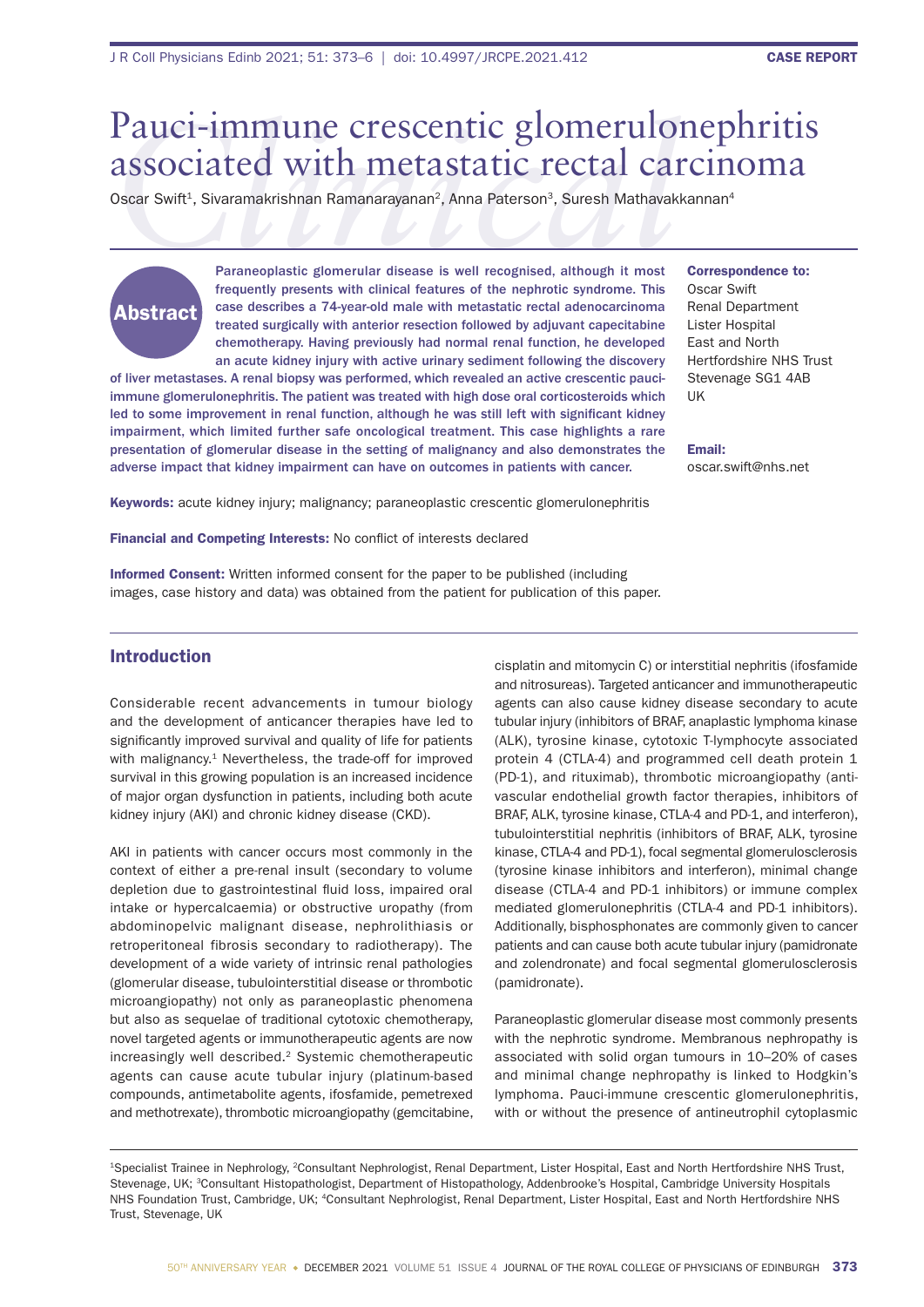Figure 1 Representative images showing glomeruli with endocapillary hypercellularity (a, b) and crescent formation (b); and tubulointerstitial nephritis, which is plasma cell-rich with areas of lymphocytic tubulitis (c, d). Haematoxylin and eosin-stained sections at ×200 magnification.



antibodies (ANCA), has also been reported with malignancy.3 Renal cell carcinoma is the most common cancer associated with crescentic glomerulonephritis, and patients with ANCAassociated vasculitis have been shown to be eight times more likely to develop renal cell carcinoma compared to controls.4 The relationship between colorectal malignancy and crescentic glomerulonephritis is less well defined.

## Case presentation

A 74-year-old male with a past medical history of hypertension, epilepsy and osteoarthritis was diagnosed with a poorly differentiated rectal adenocarcinoma that was treated surgically with an anterior resection. One out of 11 lymph nodes examined as part of the surgical specimen contained evidence of malignancy and so the patient proceeded to receive adjuvant cytotoxic chemotherapy with capecitabine. Other regular medications included amlodipine, sodium valproate and *pro re nata* ibuprofen. During the course of capecitabine treatment he developed intermittent diarrhoea and a painful blistering rash affecting his feet, which led to his treatment being curtailed following completion of six of the scheduled eight cycles of capecitabine. This was presumed

to be secondary to 'hand–foot' syndrome, a common complication of capecitabine.<sup>5</sup>

Investigations performed following cessation of the capecitabine treatment revealed a normal serum creatinine of 77 µmol/L and a raised carcinoembryonic antigen level of 14 µg/L. Consequent magnetic resonance imaging revealed multiple metastatic lesions within the left lobe of the liver. The patient was planned to undergo a branch portal vein embolisation followed by partial hepatectomy; however, blood tests revealed an AKI with a serum creatinine of 364 µmol/L and significant proteinuria. Review of other investigations demonstrated an anaemia with a normal platelet count, normal coagulation parameters and a normal serum calcium (Table 1). Clinical assessment at this point revealed a blood pressure of 137/73 mmHg, pitting oedema to the sacrum and 3+ blood and 3+ protein on urinalysis.

An intrinsic immunological and virological renal screen was unremarkable (Table 1). Renal tract imaging did not reveal any evidence of obstructive uropathy or renal vein thrombosis as a cause for the AKI. The patient proceeded to receive a blood transfusion prior to undergoing a renal biopsy, which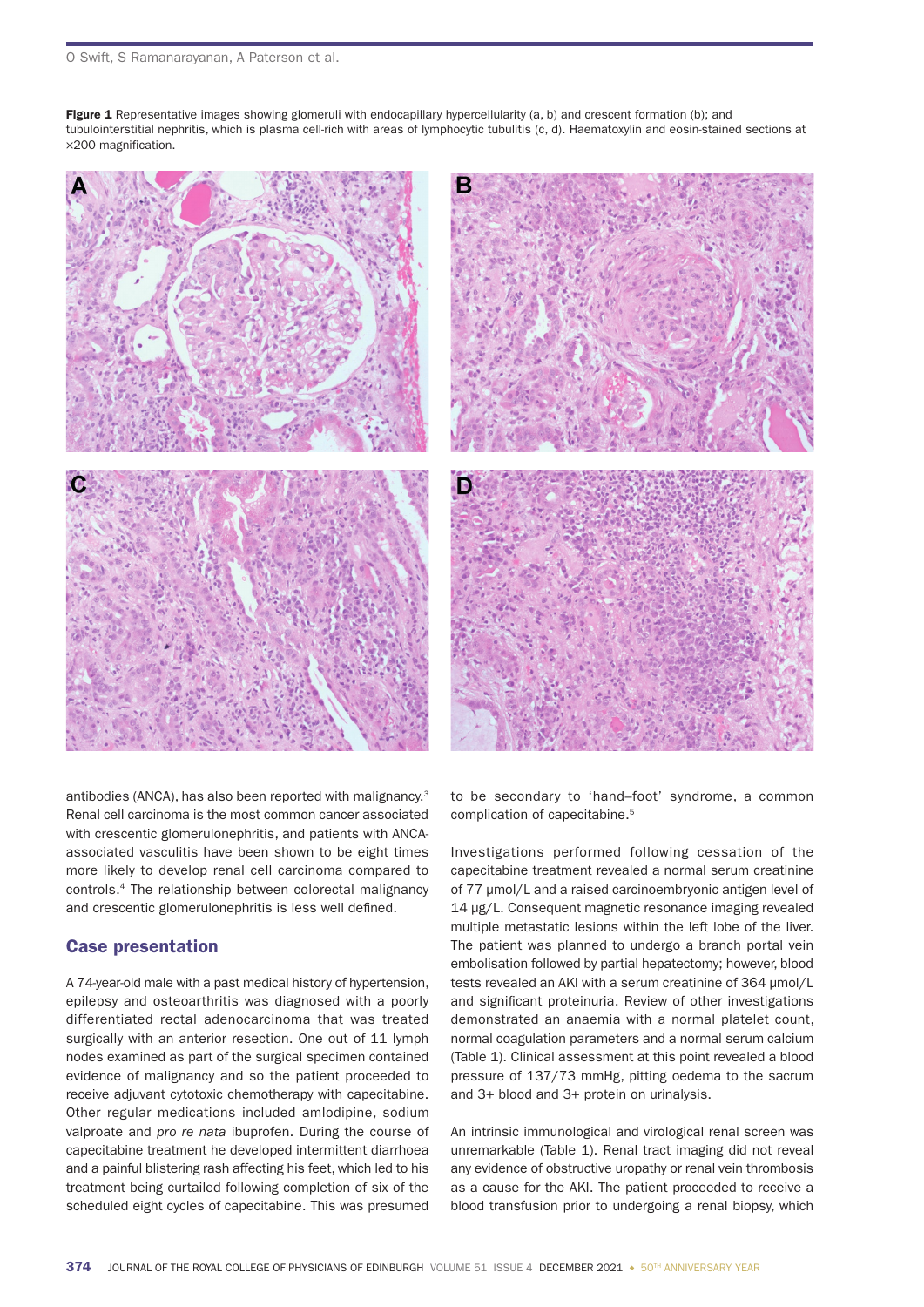Table 1 Selected laboratory investigations at time of development of acute kidney injury

| <b>Test name</b>                           | <b>Result</b>           | Normal range                           |
|--------------------------------------------|-------------------------|----------------------------------------|
| <b>Full blood count</b>                    |                         |                                        |
| White blood count                          | $6.5 \times 10^{9} / L$ | $4 - 11 \times 10^9 / L$               |
| Haemoglobin                                | 64 g/L                  | 130-170 g/L                            |
| Platelet count                             | $230 \times 10^9$ /L    | $150 - 400 \times 10^9 / L$            |
| <b>Coagulation screen</b>                  |                         |                                        |
| Prothrombin time                           | 11.1 seconds            | 9-12 seconds                           |
| Fibrinogen                                 | 6.0 $g/L$               | $2 - 4$ g/L                            |
| <b>Biochemistry</b>                        |                         |                                        |
| Sodium                                     | 138 mmol/L              | 133-146 mmol/L                         |
| Potassium                                  | 4.4 mmol/L              | $3.5 - 5.3$ mmol/L                     |
| Urea                                       | 21.7 mmol/L             | 2.5-7.8 mmol/L                         |
| Creatinine                                 | 364 µmol/L              | 59-104 µmol/L                          |
| <b>Bicarbonate</b>                         | 23 mmol/L               | 22-29 mmol/L                           |
| Adjusted calcium                           | $2.32$ mmol/L           | 2.2-2.6 mmol/L                         |
| Phosphate                                  | $1.58$ mmol/L           | $0.8 - 1.5$ mmol/L                     |
| Albumin                                    | 31 g/L                  | $35 - 50$ g/L                          |
| <b>Bilirubin</b>                           | $4 \mu mol/L$           | $0 - 21$ µmol/L                        |
| Alkaline phosphatase                       | 96 U/L                  | 30-130 U/L                             |
| Alanine transaminase                       | 14 U/L                  | 7-40 U/L                               |
| Urine albumin: creatinine                  | 167.6 mg/mmol           | $0-2.5$ mg/mmol                        |
| Immunology                                 |                         |                                        |
| Anti-nuclear antibody                      | 0.1 units               | $0-0.9$ units                          |
| Anti-neutrophil cytoplasmic antibody:      |                         |                                        |
| Proteinase 3                               | $<$ 0.7 IU/mL           | $0 - 1.9$ IU/mL                        |
| Myeloperoxidase                            | $<$ 0.3 IU/mL           | $0 - 3.4$ IU/mL                        |
| Anti-glomerular basement membrane antibody | $1$ IU/mL               | $0-7$ IU/mL                            |
| Complement:                                |                         |                                        |
| C <sub>3</sub><br>C <sub>4</sub>           | $1.41$ g/L<br>0.23 g/L  | $0.75 - 1.65$ g/L<br>$0.14 - 0.54$ g/L |
|                                            |                         |                                        |
| Serum electrophoresis                      | No paraprotein detected |                                        |
| Urinary electrophoresis                    | Negative                |                                        |
| Virology                                   |                         |                                        |
| Hepatitis B surface antigen                | Not detected            |                                        |
| Hepatitis B core antibody                  | Not detected            |                                        |
| Hepatitis C antibody                       | Not detected            |                                        |
| HIV antigen/antibody                       | Not detected            |                                        |

identified a crescentic glomerulonephritis with endocapillary hypercellularity and active cellular crescents without immune deposits (Figure 1A,B). Active tubulointerstitial nephritis was also present (Figure 1C,D) which may have been related to ibuprofen use or, alternatively, the crescentic glomerulonephritis itself. The patient was treated initially with 1 mg/kg of oral prednisolone with appropriate gut, bone and antimicrobial prophylaxis. Prednisolone was subsequently weaned over the next two months with some improvement in his renal function, although he was still left with significant CKD (serum creatinine 187 µmol/L; estimated glomerular filtration rate 30 ml/min/1.73 m<sup>2</sup>). Given the ongoing impairment in renal function, further oncological treatment in

the form of additional chemotherapy or surgery was deferred. Unfortunately, the patient was subsequently admitted with deteriorating renal and hepatic function. Despite active medical management with parenteral antibiotics to cover a presumed bacterial infection and intravenous fluids, the patient continued to deteriorate. He then received palliative care, following which he died.

### **Discussion**

The relationship between malignancy and a wide variety of renal diseases is well established, although the exact pathogenesis of crescentic glomerulonephritis in patients